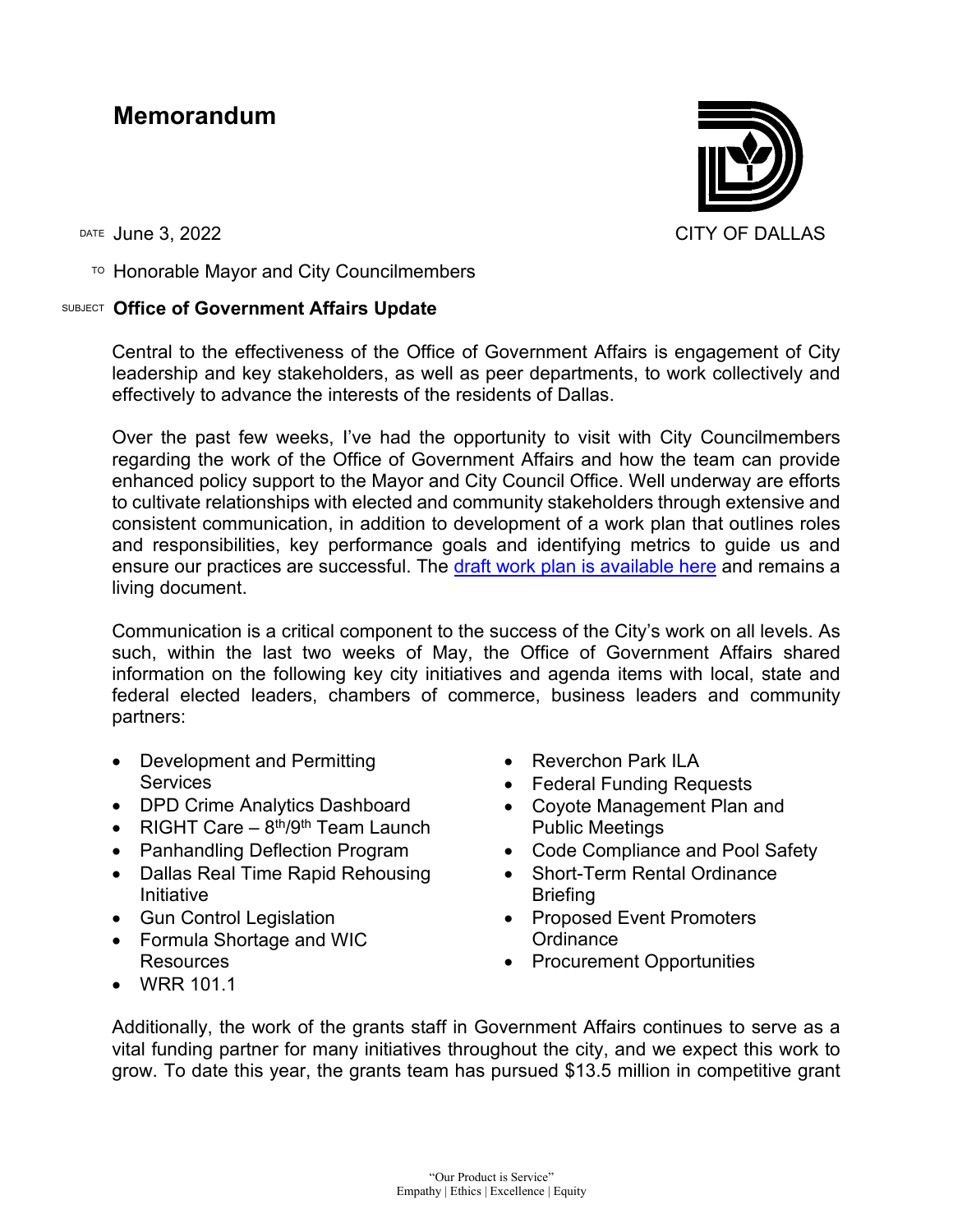DATE June 3, 2022

#### SUBJECT **Office of Government Affairs Update**

funds and seven technical assistance opportunities. Total awards will be reported at yearend.

The Office of Government Affairs has also served as the lead on the 2020 Census initiative and redistricting process. On June 8, the proposed districting plan will come to the City Council for consideration and action. Government Affairs is leading the effort to ensure the City is taking the operational steps now to be ready for the implementation of the new district maps.

The role of the Office of Government Affairs also enjoys strong collaboration with the City Attorney's Office and Legislative Affairs. In May, Chairman Atkins issued a call for legislative priorities for the 88<sup>th</sup> Texas Legislature, which convenes in 2023. A similar call was made to department directors. We look forward to working closely with Legislative Chairman Atkins, the Committee members, and our extended legislative team in both Austin and Washington, D.C. to engage our City leadership and delegation members on important legislation impacting the residents of Dallas.

Should you have any questions or insight, please contact me at 214.670.5797 or [carrie.rogers@dallascityhall.com.](mailto:carrie.rogers@dallascityhall.com)

Sincerely,

Carrie Rogers

**Director** Office of Government Affairs

Encl.: Draft Work Plan for the Office of Government Affairs

c: T.C. Broadnax, City Manager Chris Caso, City Attorney Mark Swann, City Auditor Bilierae Johnson, City Secretary Preston Robinson, Administrative Judge Jon Fortune, Deputy City Manager Kimberly Bizor Tolbert, Deputy City Manager

Majed A. Al-Ghafry, Assistant City Manager M. Elizabeth (Liz) Cedillo-Pereira, Assistant City Manager Dr. Robert Perez, Assistant City Manager Carl Simpson, Assistant City Manager M. Elizabeth Reich, Chief Financial Officer Genesis Gavino, Chief of Staff/Office of Resilience Clifford Sparks, Director, Legislative Affairs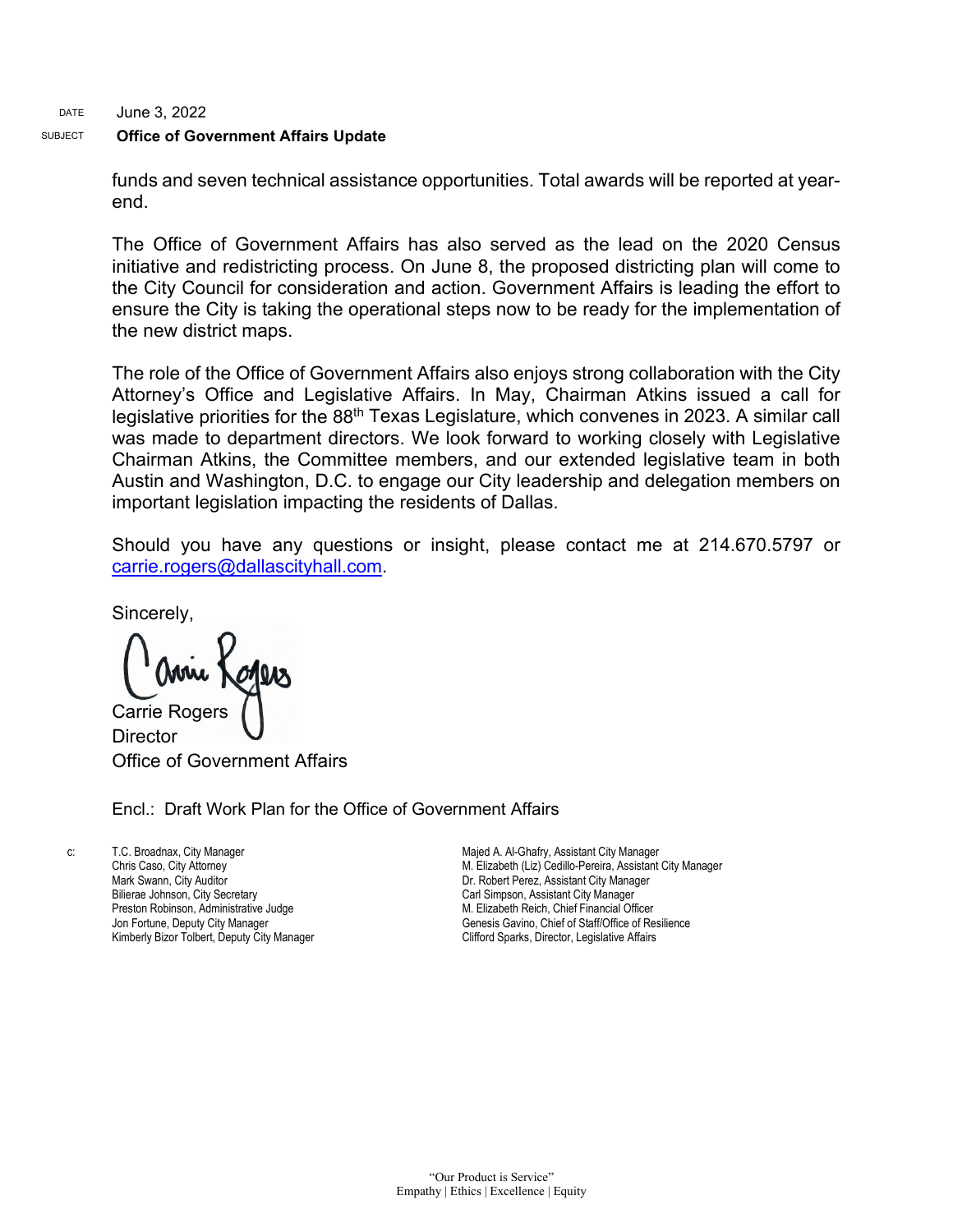#### **DRAFT Government Affairs Work Plan 2022** 6/1/2022

| <b>Objective</b>                                                                                                                                                                                                                                                                                  | <b>Rationale</b>                                                                                                                                                                                                                                                                                                                                                                                                                                                                                                                                                                                                                                                                                                | <b>2022 Deliverables</b>                                                                                                                                                                                                                                                                                                                                                  | <b>Focus</b>    | <b>Strategic</b><br><b>Plan Goal</b> | <b>Racial Equity</b><br><b>Indicator</b> | LIC or CoC  |
|---------------------------------------------------------------------------------------------------------------------------------------------------------------------------------------------------------------------------------------------------------------------------------------------------|-----------------------------------------------------------------------------------------------------------------------------------------------------------------------------------------------------------------------------------------------------------------------------------------------------------------------------------------------------------------------------------------------------------------------------------------------------------------------------------------------------------------------------------------------------------------------------------------------------------------------------------------------------------------------------------------------------------------|---------------------------------------------------------------------------------------------------------------------------------------------------------------------------------------------------------------------------------------------------------------------------------------------------------------------------------------------------------------------------|-----------------|--------------------------------------|------------------------------------------|-------------|
| <b>Development of Government Affairs</b><br><b>Staff Work Plan/Action Plan</b>                                                                                                                                                                                                                    | It is critical for the Gov. Affairs department to quantify both its<br>supportive role to internal departments and its outreach externally to<br>appropriate stakeholders in the region; the GA work plan will be<br>followed by the creation of the GA Communications Plan.                                                                                                                                                                                                                                                                                                                                                                                                                                    | 2022 Gov. Affairs Work/Action Plan                                                                                                                                                                                                                                                                                                                                        | Multi-<br>Level | Government<br>Performance            | Justice and<br>Government                | Both        |
| Development and implementation of<br><b>Communications, Outreach and</b><br>Engagement Plan for internal, external<br>stakeholders, including but not limited<br>to, targeted messaging on key issues;<br>invitations to and coordination of<br><b>Mayor and City Councilmembers to</b><br>events | The Government Affairs Department has developed a plan for<br>functions which it supports both internally and externally. The Gov.<br>Affairs team works in cooperation with the Communications team to<br>coordinate appropriate messages, and as such, has an important<br>component to their communications plan. Gov. Affairs is a critical<br>function of the development of the agency's external relationships.<br>While the GA team has operated outside of a formal communications<br>process with those external stakeholders, the department's<br>contributions to other agency functions is increasing and calls for a<br>more formal process so that efforts are coordinated and streamlined.      | 2022 External Communications Plan<br>(developed with Government Affairs<br>Department), including a streamlined<br>supplement to an already existing<br>communications strategy. One that<br>allows fluidity between internal<br>communications to the external<br>public and elected official; elected<br>official and staffer luncheons,<br>elected official newsletter | Multi-<br>Level | Government<br>Performance            | Justice and<br>Government                | Both        |
| Policy Support to the Mayor, City<br><b>Council and Departments</b>                                                                                                                                                                                                                               | The Government Affairs Department can and should serve as<br>additional proactive policy support for the Office of the Mayor and<br>City Council, including identifying policies of opportunity or concern,<br>and providing background and supportive research on a variety of<br>issues                                                                                                                                                                                                                                                                                                                                                                                                                       | Deliverables as needed                                                                                                                                                                                                                                                                                                                                                    | Multi-<br>Level | Government<br>Performance            | Justice and<br>Government                | Both        |
| Texas Legislature/U.S. Congressional<br><b>Sessions</b>                                                                                                                                                                                                                                           | Local policy provides the foundation for issues in Austin, from project<br>development to property taxes and education funding. The Gov.<br>Affairs Director will support activity in Austin through communication,<br>counsel and written materials as necessary.                                                                                                                                                                                                                                                                                                                                                                                                                                              | Testimony, letters, weekly member<br>county updates                                                                                                                                                                                                                                                                                                                       | Multi-<br>Level | Government<br>Performance            | Justice and<br>Government                | <b>Both</b> |
| Monitoring City Council, County and<br>other local agendas for inter-partner<br>impact with the City of Dallas                                                                                                                                                                                    | Staff reviews board, county, etc. agendas of our partners. It is not<br>uncommon for the county, as an example, to have something on their<br>agenda which would be of interest to the City but we aren't officially<br>involved (DA's office items, as an example, or homelessness funding).<br>In this way, we can best inform leadership and our peer departments<br>regarding what is happening around us.<br>Similarly, COD considers items which may be of interest to our<br>partners and legislators, such as the STR ordinance. We review our<br>own agendas for these items and communicate as appropriate with<br>our external partners - to provide consistent messaging, answer<br>questions, etc. | Reporting items of interest or impact<br>to the City                                                                                                                                                                                                                                                                                                                      | Local           | Government<br>Performance            | Justice and<br>Government                | Both        |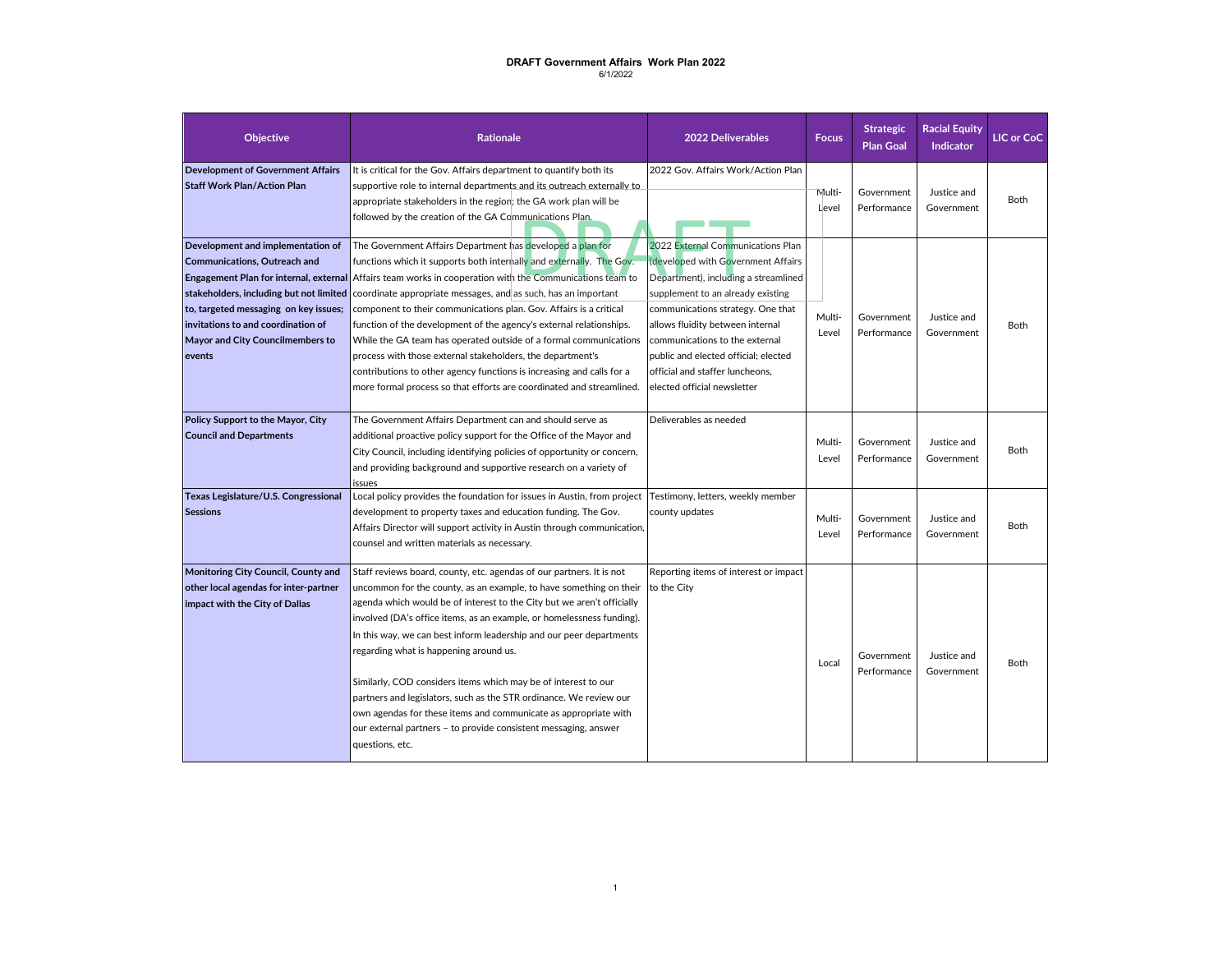## **DRAFT Government Affairs Work Plan 2022** 6/1/2022

| <b>Objective</b>                                                                                                                                                | <b>Rationale</b>                                                                                                                                                                                                                                                                                                                                                                                                                                                     | 2022 Deliverables                                                                                                                                                                                                                                                                         | <b>Focus</b>    | <b>Strategic</b><br><b>Plan Goal</b> | <b>Racial Equity</b><br><b>Indicator</b> | <b>LIC or CoC</b> |
|-----------------------------------------------------------------------------------------------------------------------------------------------------------------|----------------------------------------------------------------------------------------------------------------------------------------------------------------------------------------------------------------------------------------------------------------------------------------------------------------------------------------------------------------------------------------------------------------------------------------------------------------------|-------------------------------------------------------------------------------------------------------------------------------------------------------------------------------------------------------------------------------------------------------------------------------------------|-----------------|--------------------------------------|------------------------------------------|-------------------|
| Development and maintenance of<br><b>COD external Government Affairs</b><br>web page and subsequent updates                                                     | In an effort to increase transparency and promote access to the COD,<br>a Government Affairs internet page will be developed and will include<br>COD legislative programs, past and present, key dates, and online<br>resources for local, state and federal activities.                                                                                                                                                                                             | Online and externally-accessible<br>Gov. Affairs internet page at<br>www.dallas.gov                                                                                                                                                                                                       | Multi-<br>Level | Government<br>Performance            | Justice and<br>Government                | Both              |
| Drafting and management of written<br>correspondence on behalf of<br><b>Executive Team or City Council</b><br>regarding government affairs key<br><b>issues</b> | From time to time, it is necessary for Gov. Affairs to draft<br>correspondence to elected officials on behalf of the Executive Team<br>or City Councilmembers related to legislative or policy issues.                                                                                                                                                                                                                                                               | Timely and accurate correspondence<br>with elected officials on behalf of<br>COD Administration and City<br>Council.                                                                                                                                                                      | Multi-<br>Level | Government<br>Performance            | Justice and<br>Government                | Both              |
| <b>Budget Planning</b>                                                                                                                                          | The Gov. Affairs department will work annually with the Finance<br>department to develop a budget that is fiscally responsible, as well as<br>responsive to the City Council of Director and stakeholder<br>expectations of the department, and which monitors equity spend as<br>it relates to the Racial Equity Indicators Plan adopted by the City<br>Council.                                                                                                    | 2022 budget inclusive of the<br>resources necessary to allow Gov.<br>Affairs to be a functioning and<br>efficient member to the COD team.                                                                                                                                                 | Multi-<br>Level | Government<br>Performance            | Justice and<br>Government                | <b>Both</b>       |
| <b>Grants Applications and Fund Pursuit</b>                                                                                                                     | The Gov. Affairs Grants team pursues funding at all levels to support<br>initaitives here in Dallas                                                                                                                                                                                                                                                                                                                                                                  | Completion of XX grant applications<br>successfully submitted                                                                                                                                                                                                                             | Multi-<br>Level | Government<br>Performance            | Justice and<br>Government                | <b>Both</b>       |
| <b>Census and Related Districting</b><br><b>Process</b>                                                                                                         | The Gov. Affairs department will continue to lead all functions related<br>to the City's Census and Districting process as required by the Dallas<br>City Charter. The redistricting process is the redrawing of City Council<br>district lines from which Councilmembers are elected. It takes place<br>every 10 years, upon the release of local census population data.                                                                                           | A new districting plan that will be<br>implemented at the next general<br>election of the City Council<br>projected for May 6, 2023.                                                                                                                                                      | Local           | Government<br>Performance            | Justice and<br>Government                | Both              |
| <b>Business Diversity and Language</b><br><b>Access in Gov. Affairs</b><br><b>Communications</b>                                                                | City Council has a Diversity Policy, which outlines the specific<br>programs and goals to ensure participation of disadvantaged,<br>minority, women-owned and small business enterprises in all COD<br>contracting opportunities. The role of the DMWS community has<br>become increasingly important to the COD's comprehensive external<br>initiatives.                                                                                                            | Implement mandatory Business<br>Diversity focus topic in all COD<br>elected official e-newsletters (1st<br>Quarter); Participate in four Business<br>Diversity initiatives (4th Quarter);<br>Place three Business Diversity focus<br>issues in legislators e-newsletters<br>(4th Quarter) | Multi-<br>Level | Government<br>Performance            | Justice and<br>Government                | <b>Both</b>       |
| <b>State &amp; Federal Lobbyist Contracts</b>                                                                                                                   | Every year, to facilitate the City's legislative priorities and assist with<br>tracking important bills that can further the goals and aspirations of<br>the City, the Government Affairs department enlist the support of<br>both state and federal lobbyists. The symbiotic relationship between<br>the City and lobbyists is essential to guarantee the furthered success<br>of the City of Dallas as it prepares for and enters the next legislative<br>session. | Briefing to Ad Hoc Leg Committee,<br>Briefing to Council, Updated<br>Lobbyist Paperwork, CAO Contract<br>Preparation and Review, Legistar<br><b>Entry and Approval, MCC</b><br><b>Consideration and Approval</b>                                                                          | Multi-<br>Level | Government<br>Performance            | Justice and<br>Government                | <b>Both</b>       |